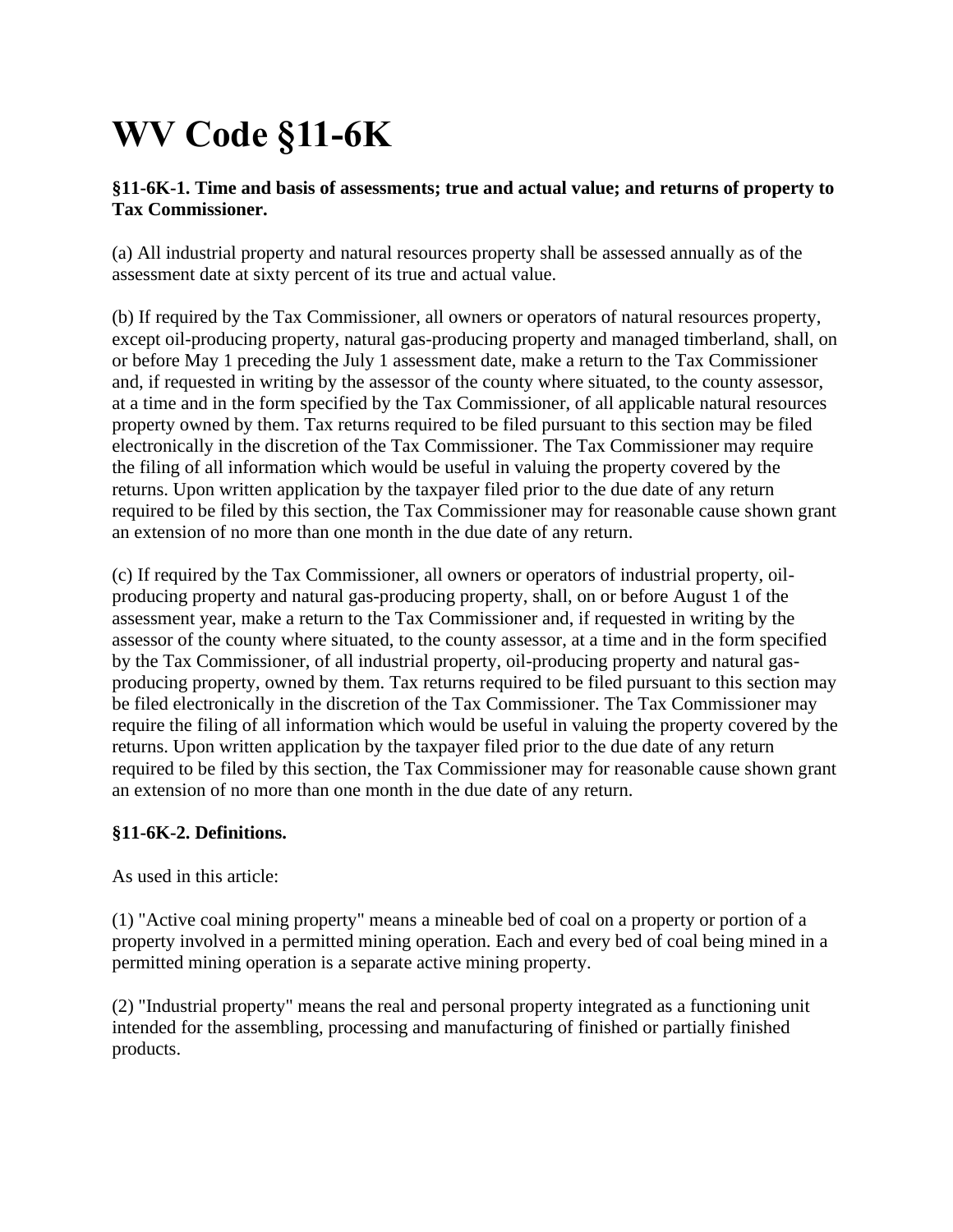(3) "Managed timberland" means surface real property, except farm woodlots, of not less than ten contiguous acres which is devoted primarily to forest use and which, in consideration of its size, has sufficient numbers of commercially valuable species of trees to constitute at least forty percent normal stocking of forest trees which are well distributed over the growing site, and that is certified as managed timberland by the Division of Forestry.

(4) "Natural gas-producing property" means the property from which natural gas has been produced or extracted at any time during the calendar year preceding the assessment date. Natural gas producing-property includes the property interest or interests underlying an area of up to one hundred twenty-five acres of surface per well for property with active wells on the parcel.

(5) "Natural resources property" means any of the following: Active coal mining property, reserve coal property, natural gas-producing property, oil-producing property, managed timberland or other natural resources property.

(6) "Oil-producing property" means property from which oil has been produced or extracted at any time during the calendar year preceding the assessment date. Oil-producing property includes the interest or interests underlying an area of up to forty acres of surface per well with one or more active wells on the parcel.

(7) "Operator" means an individual, limited liability company, partnership, corporation, joint venture or other enterprise which proposes to or does locate, drill, produce, manage or abandon any oil and/or natural gas well or which is engaged in actively obtaining or preparing to obtain coal and/or its by-products from the earth's crust on an active coal mining property.

(8) "Reserve coal property" means any property for which coal rights are part of the owned estate and which is not part of an active coal mining property.

## **§11-6K-3. Form and manner of making return; failure to timely make return; penalties.**

(a) All returns required to be made to the Tax Commissioner under this article shall be made in conformity with any reasonable requirements of the Tax Commissioner of which the person making the return shall have had notice, and shall be made upon forms prescribed by the Tax Commissioner who is invested with full power and authority to prescribe the forms required from any owner, operator or producer that may be of use to the Tax Commissioner in determining the true and actual value of the properties of the owners, operators or producers.

(b) All returns shall be signed and sworn to by the owner, operator or producer if a natural person, or, if the owner, operator or producer shall be a limited liability company, corporation, partnership, joint venture or other enterprise, shall be signed and sworn to by its president, vice president, secretary or other individual authorized to act on behalf of the taxpayer.

(c) If any owner, operator or producer fails to make a return within the time required by section one of this article, it shall be the duty of the Tax Commissioner to take steps as necessary to compel compliance and to enforce any and all penalties imposed by law for failure to do so.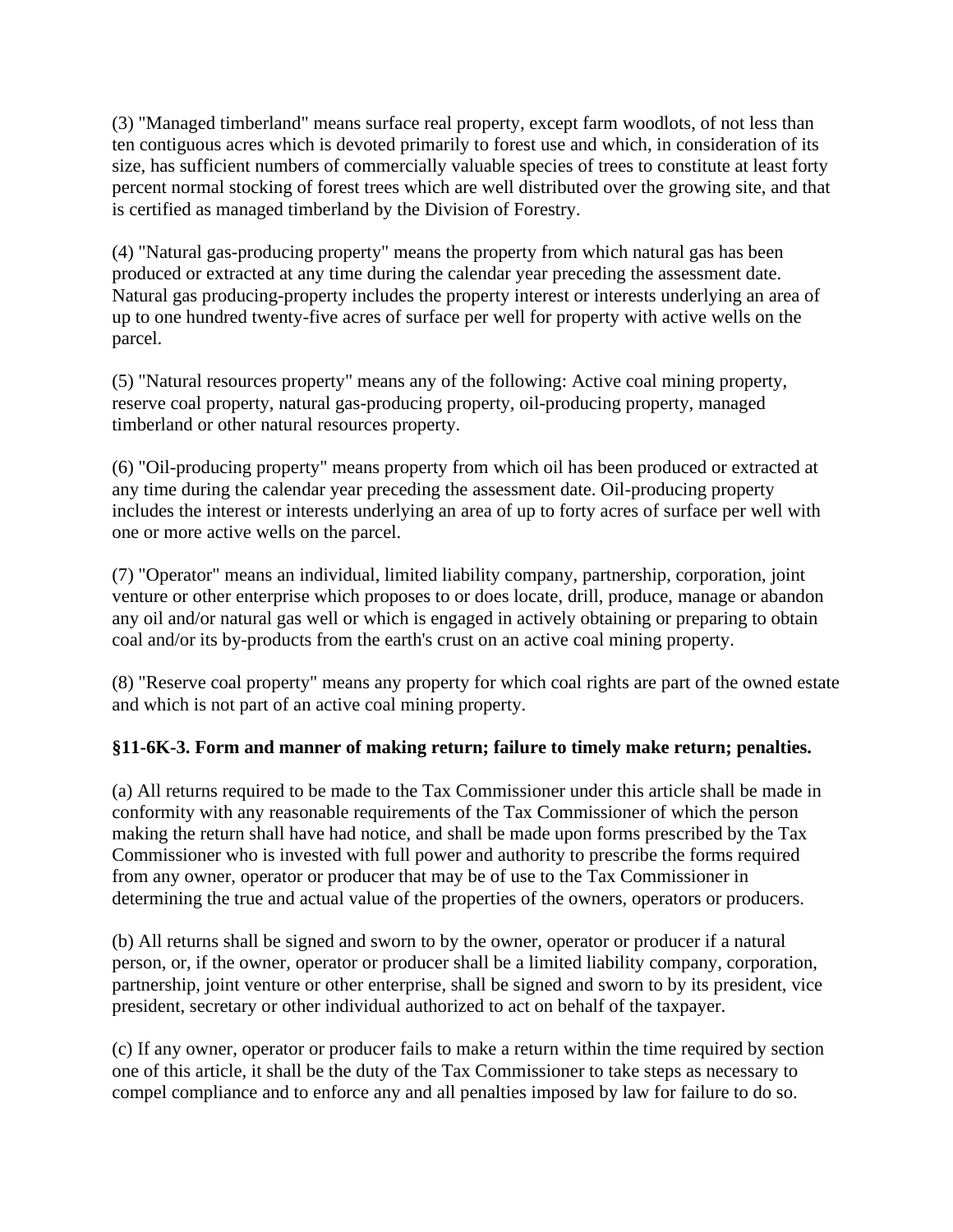(d) Any owner, operator or producer, whether a natural person, limited liability company, corporation, partnership, joint venture or other enterprise, willfully failing to make a return within thirty days from the day it is herein required shall be guilty of a misdemeanor and, upon conviction thereof, fined \$100 for each month the failure continues. In addition, any penalties provided in this chapter or elsewhere in this code relating to failure to list any property or to file any return or report for ad valorem taxation purposes may be applied to any owner of property required to make a return pursuant to this section.

#### **§11-6K-4. Review of returns; procuring information for tentative appraisals; tentative appraisals by Tax Commissioner; notification to taxpayers.**

(a) All returns delivered to the Tax Commissioner shall be examined by him or her, and if found insufficient in form, defective, imperfect or not in compliance with law, he or she shall compel the person delivering the return to make it in proper and sufficient form in all respects as required by law.

(b) If any owner, operator or producer fails to make a required return, the Tax Commissioner shall proceed to obtain the facts and information required to be furnished by the returns.

(c) For the purposes of ascertaining the correctness of any return filed pursuant to this article or of valuing the property of any industrial taxpayer or natural resources property owner or operator, the Tax Commissioner may exercise all of the powers and authority granted to him or her by sections five-a, five-b and five-c, article ten of this chapter.

(d) Using information provided on the returns and all other pertinent evidence, information and data the Tax Commissioner has been able to procure, the Tax Commissioner shall annually value and make tentative appraisals of all industrial property and natural resources property as provided in section ten, article one-c of this chapter.

(e) (1) On or before October 15 of the assessment year, the Tax Commissioner shall complete the preparation of tentative appraisals of all industrial property and natural resources property and shall notify the affected owner or operator of the amount of the tentative appraisals: Provided, That in the case of oil property, natural gas property and managed timberland, the Tax Commissioner shall complete the preparation of tentative appraisals and notify the affected owner or operator by December 1 of the assessment year, and: Provided, however, That no notification shall be required where the total increase in the aggregate amount of the tentative appraisals to the affected owner or operator does not exceed \$1,000 and the total tentative appraisals did not increase by more than ten percent from the prior year's appraisals. Notification may, at the reasonable discretion of the Tax Commissioner, be:

(A) By written notice deposited in the United States mail, addressed to the owner or operator at the principal office or place of business of the owner or operator;

(B) By electronic notification; or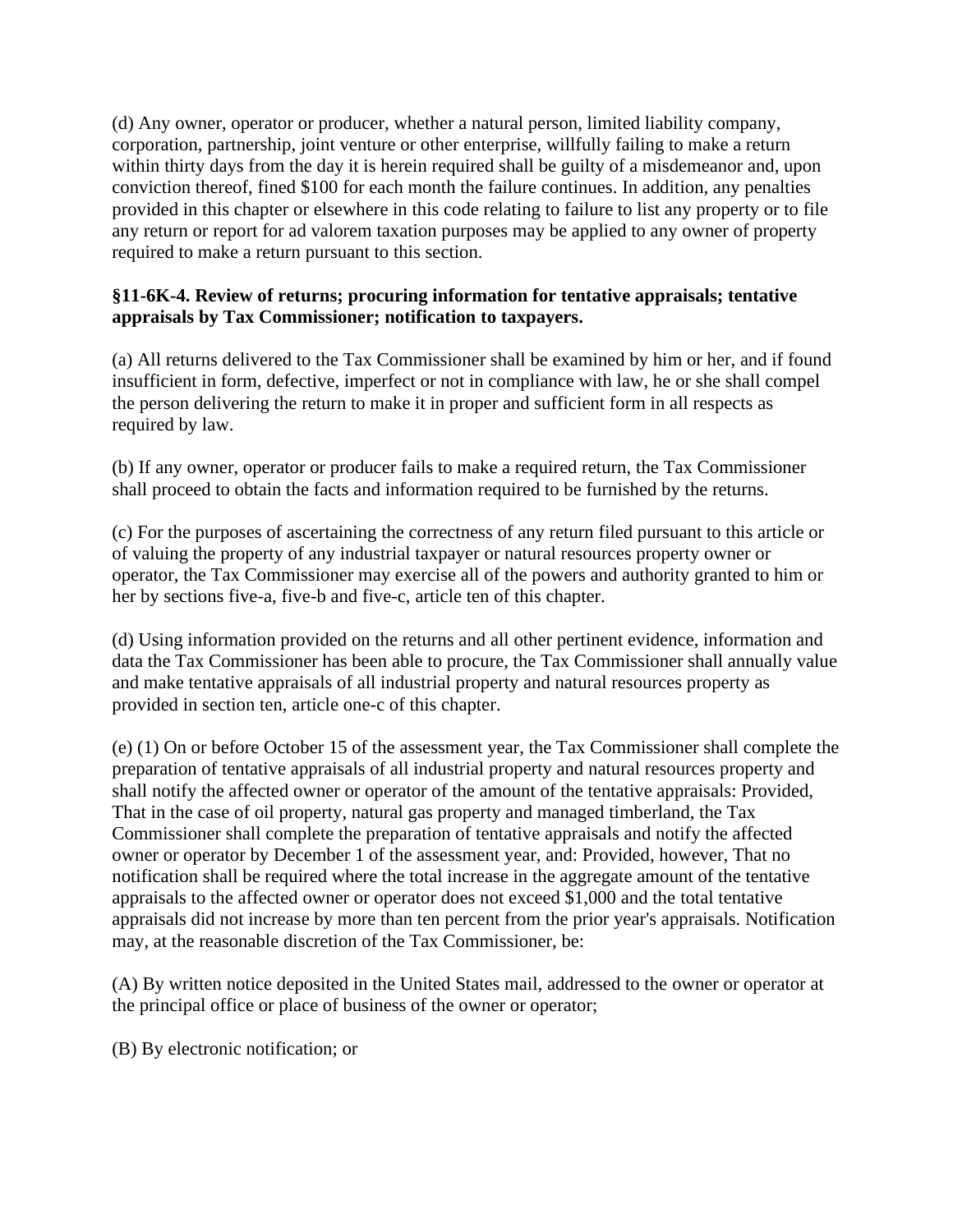(C) By any other means designed to communicate the tentative appraisal information to the owner or operator in a timely and efficient manner and in a convenient useable form.

(2) Any notice required to be provided under this section to an owner or operator shall also be provided by the Tax Commissioner to the assessor of the county in which the property is located. The Tax Commissioner shall retain in his or her office true copies of tentative appraisals and of the underlying work sheets used to compute the tentative appraisals, all of which shall be available for inspection by any owner or operator or his or her duly authorized representative.

#### **§11-6K-5. Informal petition to Tax Commissioner for review of tentative appraisals.**

(a) A taxpayer who is of the opinion that the tentative appraisal of its industrial property or natural resources property, except oil property, natural gas property and managed timberland, does not reflect the true and actual value of the property or is otherwise improperly valued may, after receiving its tentative appraisal and on or before November 15 of the assessment year, informally petition the Tax Commissioner requesting a review of the tentative appraisal. Likewise, an assessor who is of the opinion that the tentative appraisal of any industrial property or natural resources property, except oil property, natural gas property and managed timberland, located in the county does not reflect the true and actual value of the property or is otherwise improperly valued may, after receiving the tentative appraisal and on or before November 15 of the assessment year, informally petition the Tax Commissioner requesting a review of the tentative appraisal. The Tax Commissioner may require the petition be made on a written form prescribed by the Tax Commissioner. At the time a petition is filed by a taxpayer with the Tax Commissioner, the petitioner shall provide a copy of the petition to the assessor of the county in which the property is located. At the time a petition is filed by an assessor with the Tax Commissioner, the petitioner shall provide a copy of the petition to the taxpayer involved.

(b) At the petitioner's request, the Tax Commissioner or his or her representative shall meet with the petitioner or the petitioner's representative to discuss the petition at a time and place designated at least five working days in advance by the Tax Commissioner after the petition is filed. If the petitioner is unable to appear and meet with the Tax Commissioner at the time and place set by the Tax Commissioner, the petitioner may submit written evidence to support the petition if it is submitted before the date of the meeting.

(c) The Tax Commissioner shall consider and rule on each informal petition filed under this section on or before January 15 of the tax year. If the Tax Commissioner agrees with the petition he or she shall modify the tentative appraisal accordingly. The Tax Commissioner shall then notify the petitioner and assessor of the county in which the property is located in writing of his or her decision and shall include supporting data that the assessor might need to evaluate the appraisal.

**§11-6K-6. Final appraisal of industrial property and natural resources property by Tax Commissioner; appraisals sent to assessors; appeals of Tax Commissioner's appraisals.**